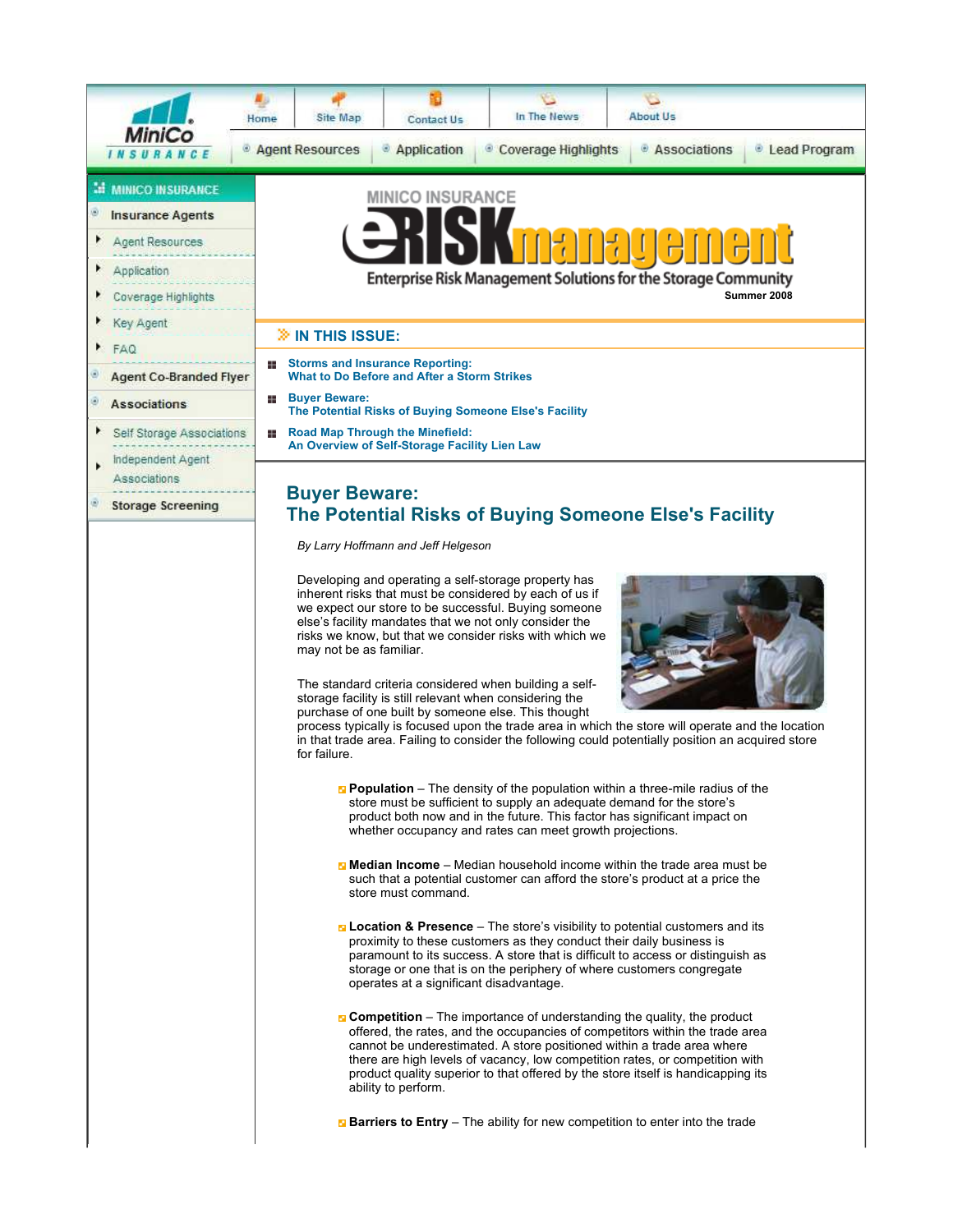area should also be considered, for what looks like a good property today maybe out-positioned by a competitor in the future. Acquirers of storage properties need to understand zoning required for self-storage, where those properties are located in the trade areas, and if there are any properties being entitled for self-storage in the trade area.



These criteria are relevant when evaluating the prospect of building a new facility or acquiring one that has been built by someone else. Failure to consider and evaluate risks more specific to acquisitions can also compromise success. Generally, these risks can be mitigated when the buyer commits to a sound "due diligence" process.

As with developing, an acquired self-storage facility must also have a solid purchase and sale agreement. It is highly recommended that this agreement be reviewed by

a real estate attorney on the buyer's behalf in order to minimize risk prior to and after closing. After the buyer and seller have executed the purchase and sale agreement, the buyer should also consider the items below as part of the due diligence process.

- **Phase 1 Environmental Report** This review, conducted by an environmental consulting firm, evaluates the subject property for any environmental issues as well as surrounding properties that may have affected the subject property. Buying a property that has environmental issues may make the property unsalable or cost a significant amount of money to remediate in the future.
- **E** Survey This depicts the storage property's property lines, what is on the property, as well as critical items like easements, encroachments, and utilities. Not knowing items such as where easements are located or that you and an adjacent property have an encroachment issue may be costly in the future.

These items are a foundation to minimizing a buyer's risk although understanding the store's financial and operating results are a vital part of minimizing risk associated with an existing facility acquisition. The seller and/or the broker representing the seller should provide information depicting store performance over previous time periods to the buyer. With that in mind, it is of paramount importance to understand this information in detail. Areas requiring particular attention include:



- **Rental Income** Reported revenues at the store must be validated. It is especially important to understand fully how rates on occupied units (less any store credits) are totaled to reach the reported income number. It is also sound business practice to reconcile "spikes" in monthly income. Revenue items (cell tower deposits and/or forfeited earnest monies, etc.) that cannot be generated through the general course of business in subsequent years should not be utilized in any revenue calculation. An error here affects the value of the property (purchase price) and ultimately the expected return.
- **E Cell Tower/Billboard Income –** Revenues derived from these sources are typically contractual in nature. If these revenues are used in the purchase price calculation, it will be prudent as a buyer to understand the contract length as well as rate changes afforded within the contract that affect future store performance.
- **Accounts Receivable** Revenue not collected is a potential write-off. Gaining a thorough understanding of what actually is collectable and making appropriate agreements on the course of action within the purchase contract are sound decisions.
- Marketing If store revenue growth has been slower than expected, then a marketing initiative of some nature could be considered. Failing to build this cost into the purchase analysis may inaccurately reflect the amounts borrowed and ultimately future cash flows.